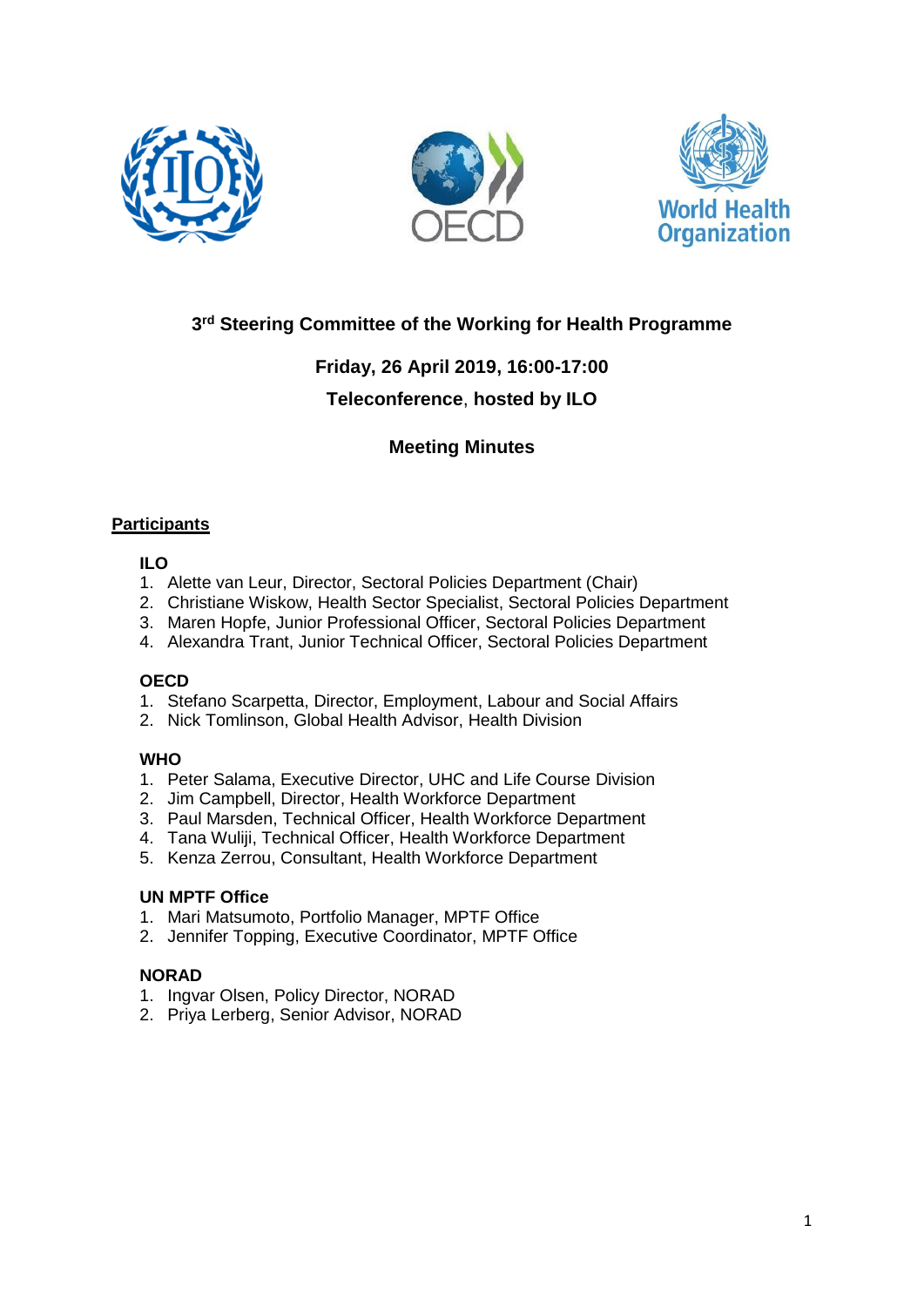## **Meeting Minutes**

The meeting was chaired by Ms. Alette van Leur (ILO).

## **Opening remarks and adoption of the agenda**

- 1. The Chair opened the  $3<sup>rd</sup>$  Steering Committee meeting and extended a special welcome to Mr. Peter Salama who was appointed Executive Director of UHC and Life Course at WHO and in this new function attended for the first time a Working for Health Steering Committee meeting. It was noted that the third Steering Committee meeting had been organized in addition to the face-to-face meeting with the main purpose to review and to take decisions on a number of project proposals (concept notes) in order to facilitate a smooth transition into the implementation phase of the programme.
- 2. The agenda for the meeting was adopted.

## **Item 1: Information on the MPTF Funding Framework**

- 3. The MPTF Office expressed their thanks and appreciation to NORAD for their support to the Working for Health initiative and particularly for depositing the 2019 funds. The MPTF office confirmed that the first two deposits from NORAD have been received.
- 4. The MPTF Office briefly introduced the Working for Health MPTF Funding Framework document that had been circulated shortly before the meeting and that reflected the latest funding streams. The document represented a standard MPTF document that would be updated and circulated before every Steering Committee.
	- Table 1 covered the income of funds (sources of funds) as well as any transfers and expenditures (use of funds). So far, 2.337492 million dollars have been received and only the agency fee of 1% has been deducted.
	- Table 2 provides a wider picture of the financial commitments to date, which are part of formal commitment agreements but have not been deposited yet.

## *Decision points:*

*a. There was agreement based on a comment from NORAD to change the wording from "prior year" and "current year" in table 1 to 2018 and 2019 to facilitate better tracking of the contribution years.* 

## **Item 2: Concept Notes and budget allocation**

- 5. WHO introduced the set of nine (9) Concept Notes and related documents that had been shared with the Steering Committee prior to the meeting. The Concept Notes covered 82% of the available funds and were jointly developed by the three agencies as well as with the countries and regions. They also incorporated earlier comments and inputs from NORAD and the MPTF Office. The criteria in terms of compliance and governance had been met accordingly. The steering committee were asked to review and take a decision on whether to approve, defer or reject each. Eight of the Concept Notes were batched into one overall project to meet the MPTF requirements for the transfer of funds for each implementing organization. The Secretariat concept note was submitted as a separate project proposal.
- 6. The Concept Notes were discussed in the following order: country level (4), regional level (2), global level (2) and Secretariat Concept Note (1).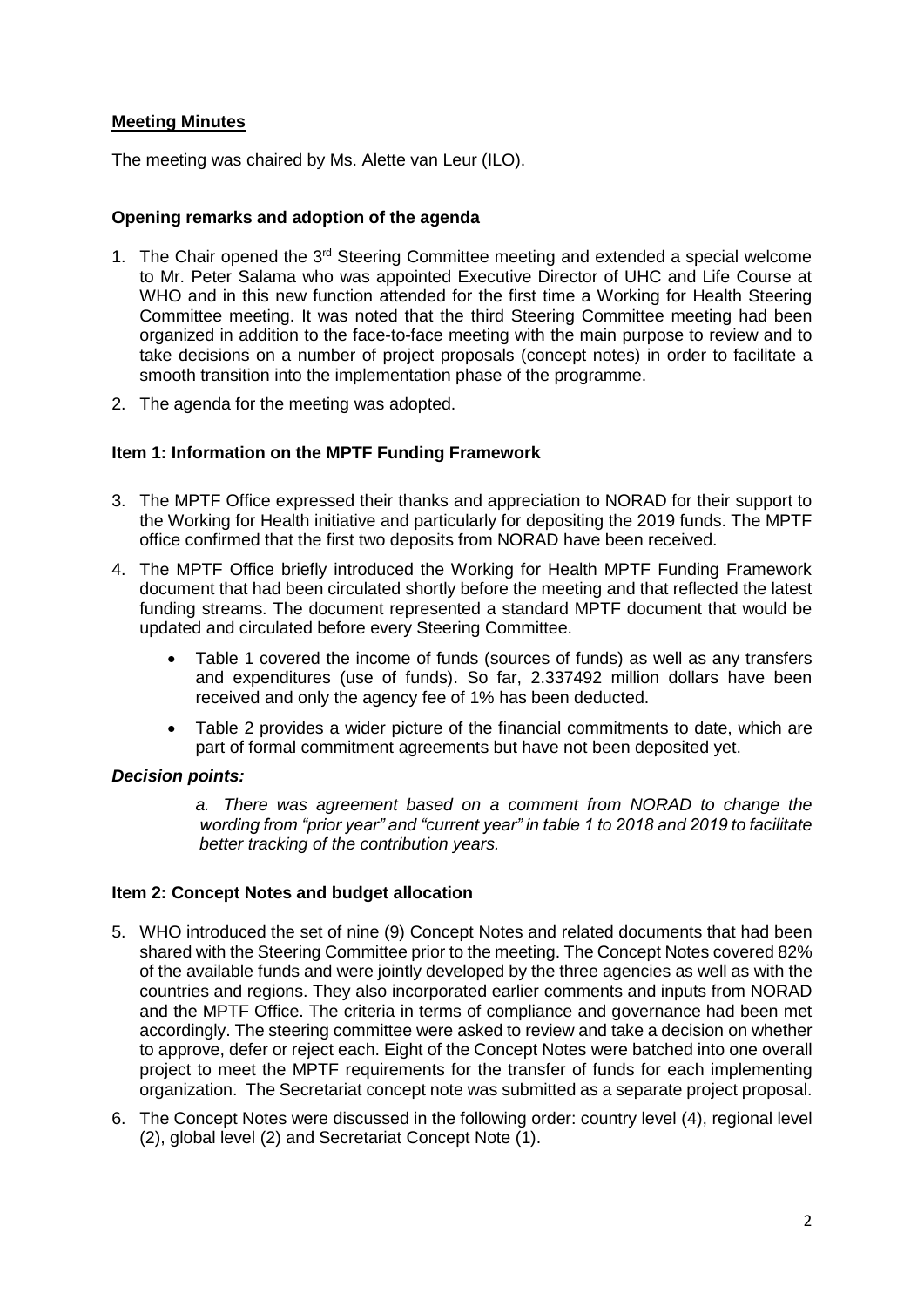#### Country level Concept Notes:

NORAD supported the country Concept Notes in principle, but raised a couple of general comments:

The balance between global, regional and country work was perceived as fairly good in the submitted Concept Notes, however, it was emphasized that the programme needed to ensure a stronger country focus over time.

Some countries that were included in the Concept Notes were not reflected in the 2018- 2019 workplan. WHO clarified that the Concept Notes for Niger and Guinea were based on particular country requests that the programme received subsequent to the November 2018 Steering Committee meeting and therefore were not reflected in the workplan.

NORAD raised the question of strengthening the link between the results matrix and activities by introducing indicators that help to monitor how the overall goals in the results framework were achieved compared to a baseline status. WHO confirmed that this would be linked; it was planned to establish a baseline at the start of implementation in countries to facilitate measurement and reporting.

NORAD asked if it would be possible to include a small section on risks and risk management in each of the Concept Notes.

NORAD will submit any additional comments on the Concept Notes in writing.

The MPTF Office supported the aggregation of the Concept Notes as this facilitated the handling of transfers to the agencies and saved transaction costs. They requested that the concept notes be processed as two separate batches: Batch 1: for the combined eight country-specific, regional and global proposals; Batch 2: for the Technical Secretariat

They noted that the section "alignment with national/regional strategies" in each Concept Note should also demonstrate alignment with the UNDAF framework in the respective country. The MPTF ToR and Operations Manual included references on how to approach the country work based on the UNDAF framework. Thus, the Steering Committee could be assured that is applied. A line in the relevant section of each Concept Note will be added to reflect this.

## Regional level Concept Notes:

There were no questions or comments on the regional level Concept Notes.

#### Global level Concept Notes:

WHO emphasized that the funds for the global projects would not be used to finance core work of the implementing organizations but rather funding interagency work that would not otherwise be done, such as co-create new data analysis. Regarding the Interagency data exchange (IADEX) concept note, OECD remarked that some additional work had been planned that was subject to the availability of funds. Further, some minor corrections would have to be made to the IADEX and International mobility platform Concept Notes.

NORAD suggested to add information on the expected impact of the global products and to consider this for all future concept notes.

## Secretariat Concept Note:

WHO introduced the Secretariat Concept Note, emphasizing that the three agencies had spent considerable amounts of own resources and in-kind contributions to bring the programme this far. Now that the programme reached the implementation stages, it was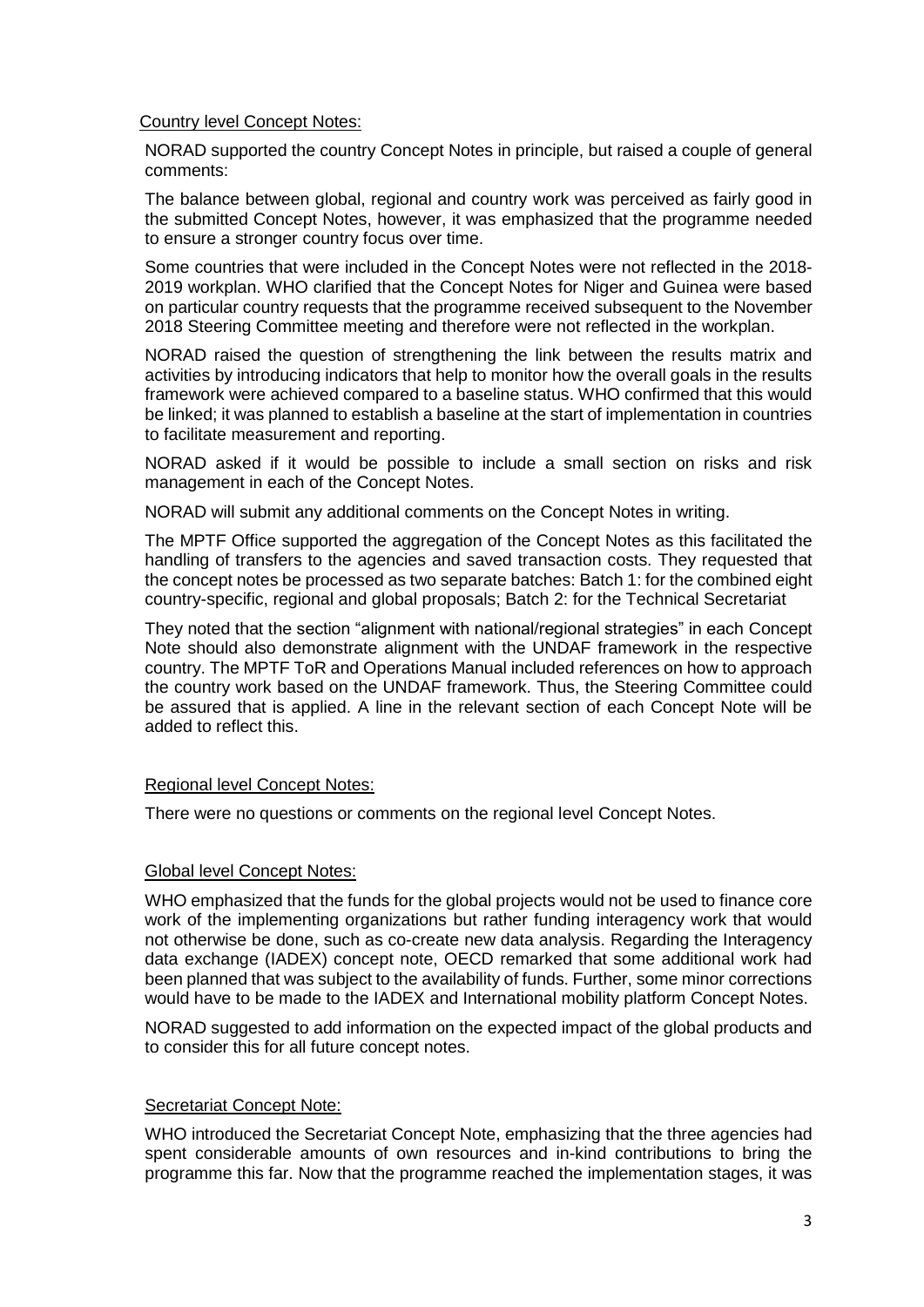agreed that there is a need to reinforce the technical secretariat by strengthening the implementation management, therefore one full time staff member will be hired by WHO within the Secretariat budget.

Once the funding reached a higher level this would be revisited. ILO confirmed that there was one full time staff working on the programme as focal person.

The MPTF Office informed that the Secretariat Concept note had to be submitted apart from the other set of concept notes. They suggested to lump all travel budget under WHO to simplify the transfer of funds. It was agreed that all travel related to secretariat work be funded from this budget, including representatives of the other implementing organizations.

## *Decision points:*

- *a. The workplan to be updated regularly to reflect incoming requests to the programme.*
	- *The Concept Notes to be updated based on the comments made during the Steering Committee meeting.*

#### *Country level*

o *Include reference to the alignment with the UNDAF framework in all the country- level Concept Notes*

#### *Global level*

- o *The Inter-agency Data Exchange (IADEX) and International mobility platform concept notes to be corrected based on OECD comments.*
- o *A line on expected impact to be added to both concept notes.*

#### *Secretariat*

- o *All travel costs to be lumped together under WHO budget.*
- *b. The technical secretariat to suggest how risks and risk management will be included in future Concept Notes. Further, a line on expected results should be added. The project proposal form will be adjusted to accommodate these suggestions.*
- *c. As next steps the ILO will complete the administrative forms parts A, B and D (Operations Manual, Annex 3) and circulate them for signature taking into account the changes and amendments of the Steering Committee.*
- *d. The Steering Committee approved the Concept Notes with the before-mentioned changes, including the related budget allocations and agreed to the next steps.*

#### **Item 3: Adoption of the minutes of the last meeting (Nov 2018)**

7. The minutes of the last Steering Committee meeting (Nov 2018) were adopted without amendments.

#### **Item 4: Any other business and conclusions**

8. The next Steering Committee meeting will take place on 28<sup>th</sup> of May 2019 and will be hosted and chaired by WHO.